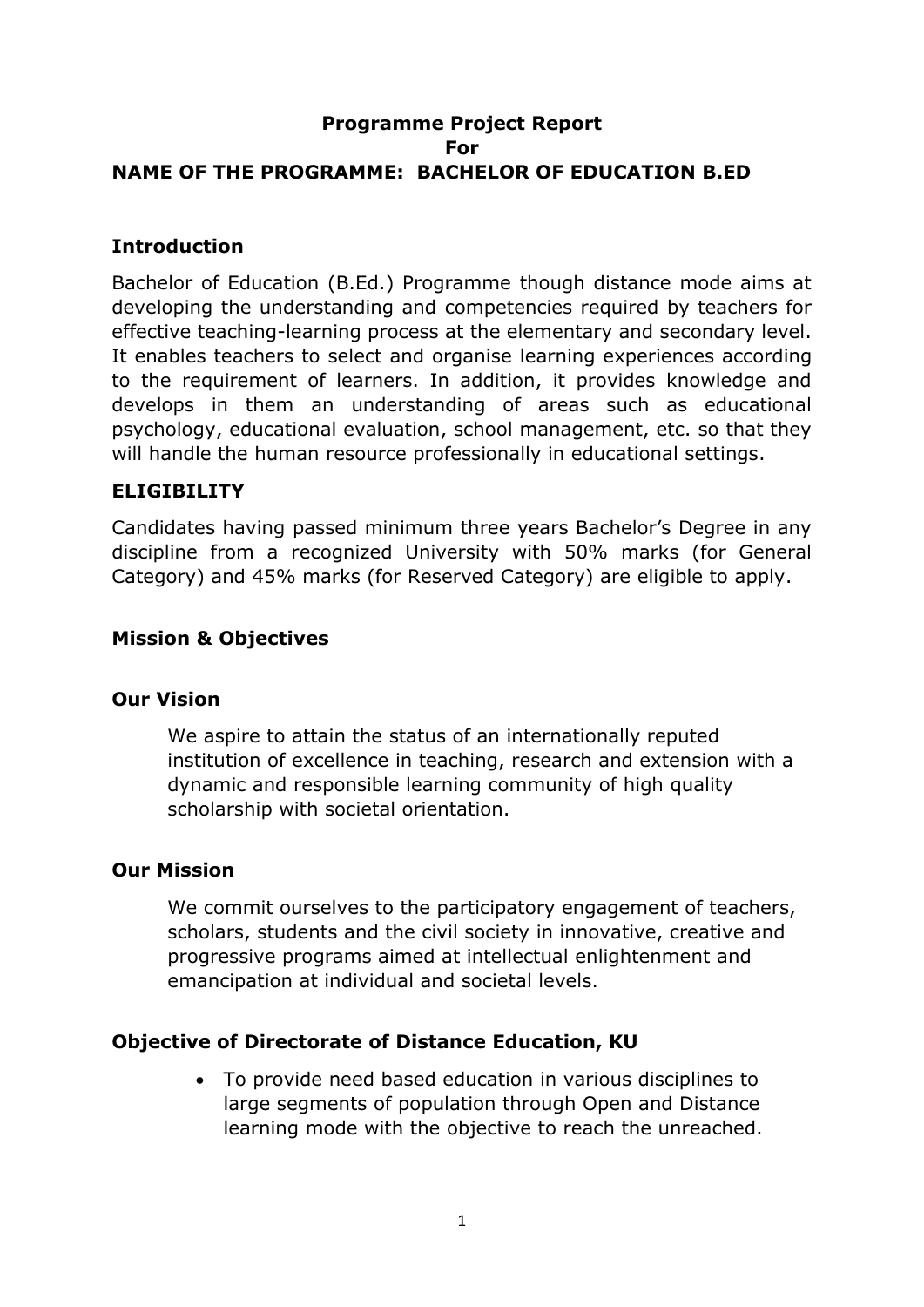- To strive to promote equality and social justice and to reduce social and cultural differences through diffusion of education.
- To provide continuing education to the employed, women, house wives and also to the business people.
- To achieve and sustain excellence in all programmes and activities.
- To provide opportunities of higher learning to under privileged segments of the society
- To facilitate establishment of a globally recognized Institution of Open & Distance Learning fully equipped with Information and Communication Technology that empowers its beneficiaries to carry forward the mission of generating scholarship which meets the twin tests of academic excellence and social relevance.

## **Programme objectives**

The programme aims to enable prospective teachers to achieve the following objectives:

- i) To organize experiences and strengthen the professional competencies of teachers.
- **ii)** To imbibe knowledge and develop an understanding of the various methods and approaches of organising learning experiences of school students among prospective teachers.
- **iii)** To develop skills required in selecting and organizing learning experiences.
- iv) To understand the understanding of the role of home, school and society in shaping the personality of the child.
- **v)** To develop skills and attitudes involved in dealing with the academic and personal problems of students.
- **vi)** To acquire knowledge and develop an understanding of the various procedures and techniques of evaluation and their classroom applications.
- **vii**) To develop skills involved in selecting, developing and using evaluation tools.
- **viii)** To acquire knowledge and develop an understanding of various aspects of school management.
- **ix)** To develop capabilities for organising various instructional and student support activities.
- **x)** To develop an appreciation of the role of the teacher in the prevailing socio-cultural and political system in general and the educational system in particular.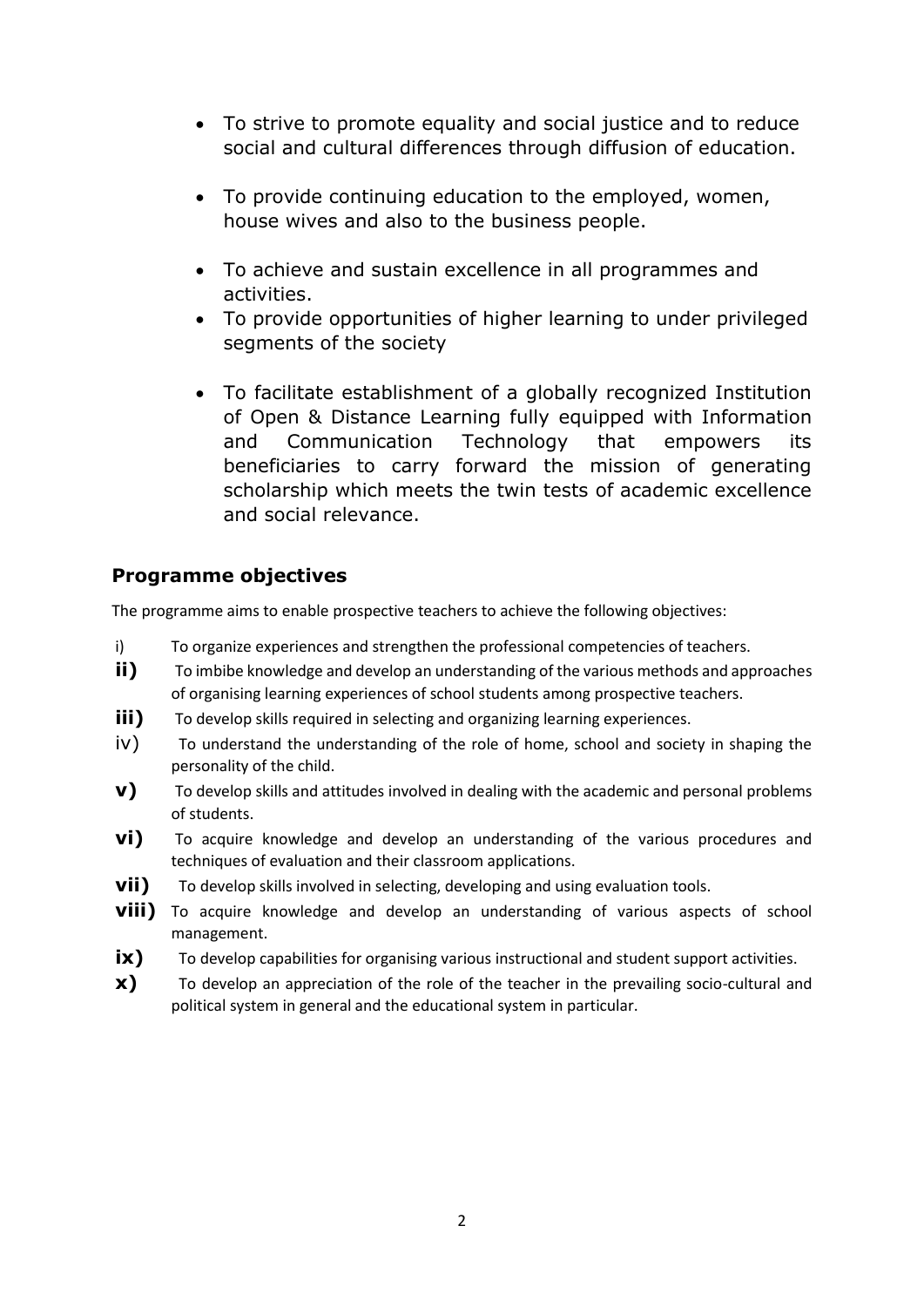#### a) **Relevance with HEI's Mission & Goals**.

 The Objectives of the programme as well as of Directorate of Distance Education, University of Kashmir are conceptually linked with the Mission and goals of our university in terms of its operation and commitment.

#### **b) Nature of prospective target group of learners.**

The target group comprise of those who want to pursue B.ED course to improve their teaching skills and knowledge in pedagogy and those who could not pursue teacher education in formal mode due to employment, financial problems, limited intake in formal mode of education.

#### **c) Appropriateness of programme to be conducted in ODL mode to acquire specific skills and competence.**

The global need for teacher education is greater now in the early 21st century than ever before. According to UNESCO, half of the world's 195 countries will have to expand their stock of teachers significantly – some by tens of thousands. India is no exception to it. Today, however, both research and practice are displaying the marvelous opportunities in largescale education provision offered by open and distance learning (ODL). Capitalizing on the strengths and alternatives afforded by innovative information and communication technologies and mass media, ODL widens and streamlines access to teacher education in a way that traditional delivery modes cannot. Therefore it seems logical to offer B.Ed though distance mode.

### **Instructional Design.**

The methodology of instruction in this Directorate is different from that of the conventional departments of our University. The distance education system is more learner-oriented and the learner is an active participant in the pedagogical (teaching and learning) process. Most of the instructions are imparted through open and distance methodology as per the requirement.

The Directorate follows a multimedia approach for instruction, which comprises:

- a) **Self-Instructional Printed Material:** The printed study material (written in self-instructional style of the programmes is supplied to the learners at the time of admission.
- b) **Audio-Visual Material Aids**: The learning package contains audio and video CDs which have been produced by the Directorate for better clarification and enhancement of understanding of the course material given to the learners. The video material are also screened at the headquarter during specific sessions which are duly notified for the benefit of the learners.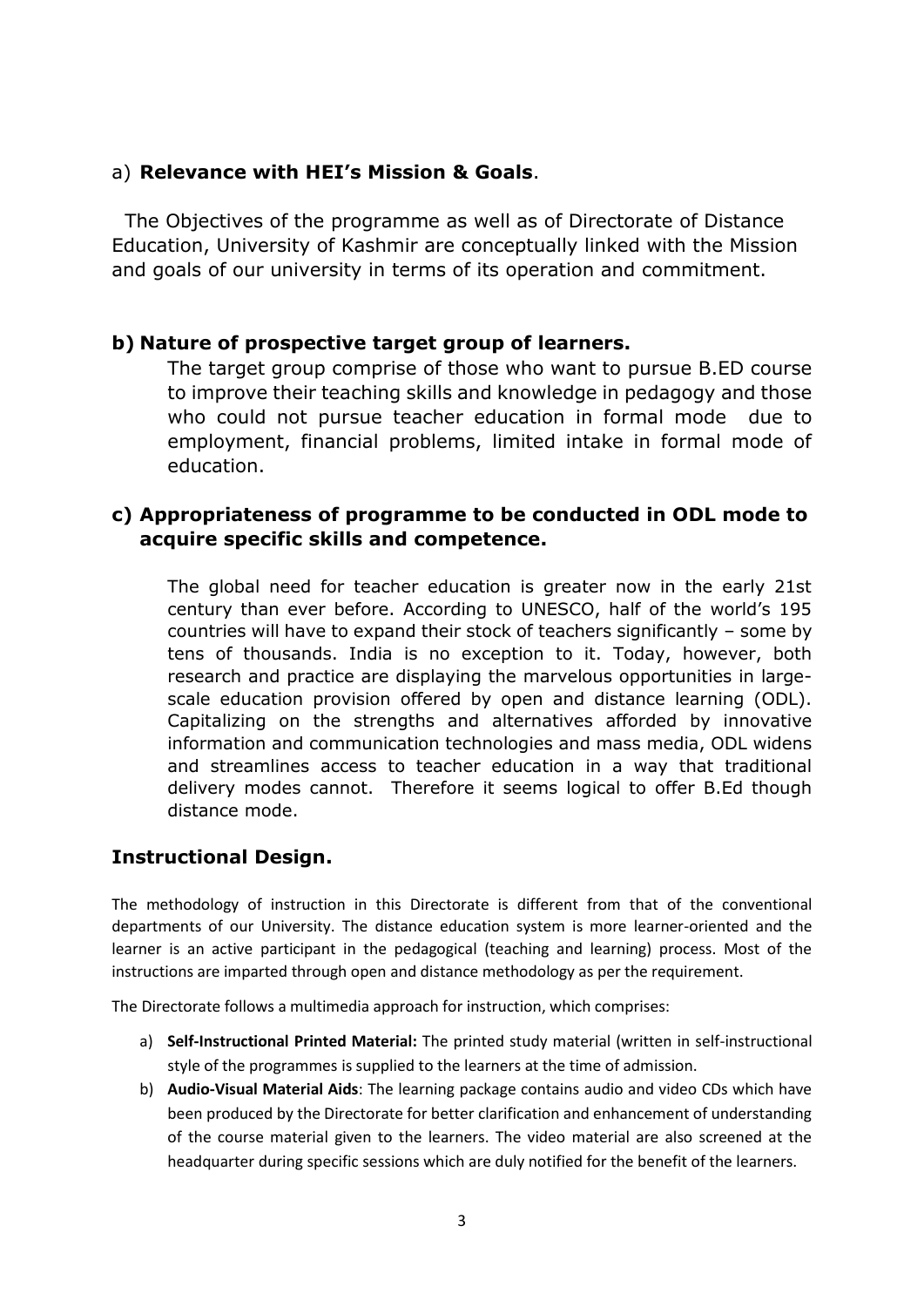- c) **Counseling Sessions**: Normally counseling sessions are held as per schedule during the contact prograame widely notified by the Directorate.
- d) **Practicals/Project Work/Workshops:** Some Programmes of the Directorate have practical/project component also. Practicals are held at designated institutions for which schedule is provided by the Directorate. Workshops are also conducted to impart the skills to the students. Attendance in practicals is compulsory.

### **Curriculum Design.**

The B.Ed. curriculum shall provide for sustained engagement with the Self, the Child, Community and School, at different levels, and through establishing close connections between different curricular areas. The curriculum has been designed as per the NCTE curriculum framework.

#### **Course Structure**

*Scheme and Course structure for Two year B.Ed Programme 1st semester effective from academic session 2015 and onwards* 

#### *1st Semester*

|                                                       |                                                                                        | <b>Credit</b> |                            | <b>Marks</b> |                                                          |  |
|-------------------------------------------------------|----------------------------------------------------------------------------------------|---------------|----------------------------|--------------|----------------------------------------------------------|--|
| <b>BED15101</b><br><b>BED15102</b><br><b>BED15103</b> | Foundation of Education<br>Learning and Development<br>Population and Gender Education | 4<br>4<br>4   | External<br>80<br>80<br>80 |              | Internal<br>Total<br>20<br>100<br>20<br>100<br>20<br>100 |  |
| <b>BED15104</b>                                       | Inclusive Education                                                                    | 4             | 80                         | 20           | 100                                                      |  |
| <b>BED15105</b>                                       | <b>Environmental Education</b>                                                         | 4             | 80                         | 20           | 100                                                      |  |
|                                                       |                                                                                        |               |                            |              |                                                          |  |

| Internship: 1      | <b>Credit</b>     |  |          | Marks |          |     |
|--------------------|-------------------|--|----------|-------|----------|-----|
|                    |                   |  | External |       | Internal |     |
| Total <b>INT 1</b> | School Internship |  |          | 60    | 40.      | 100 |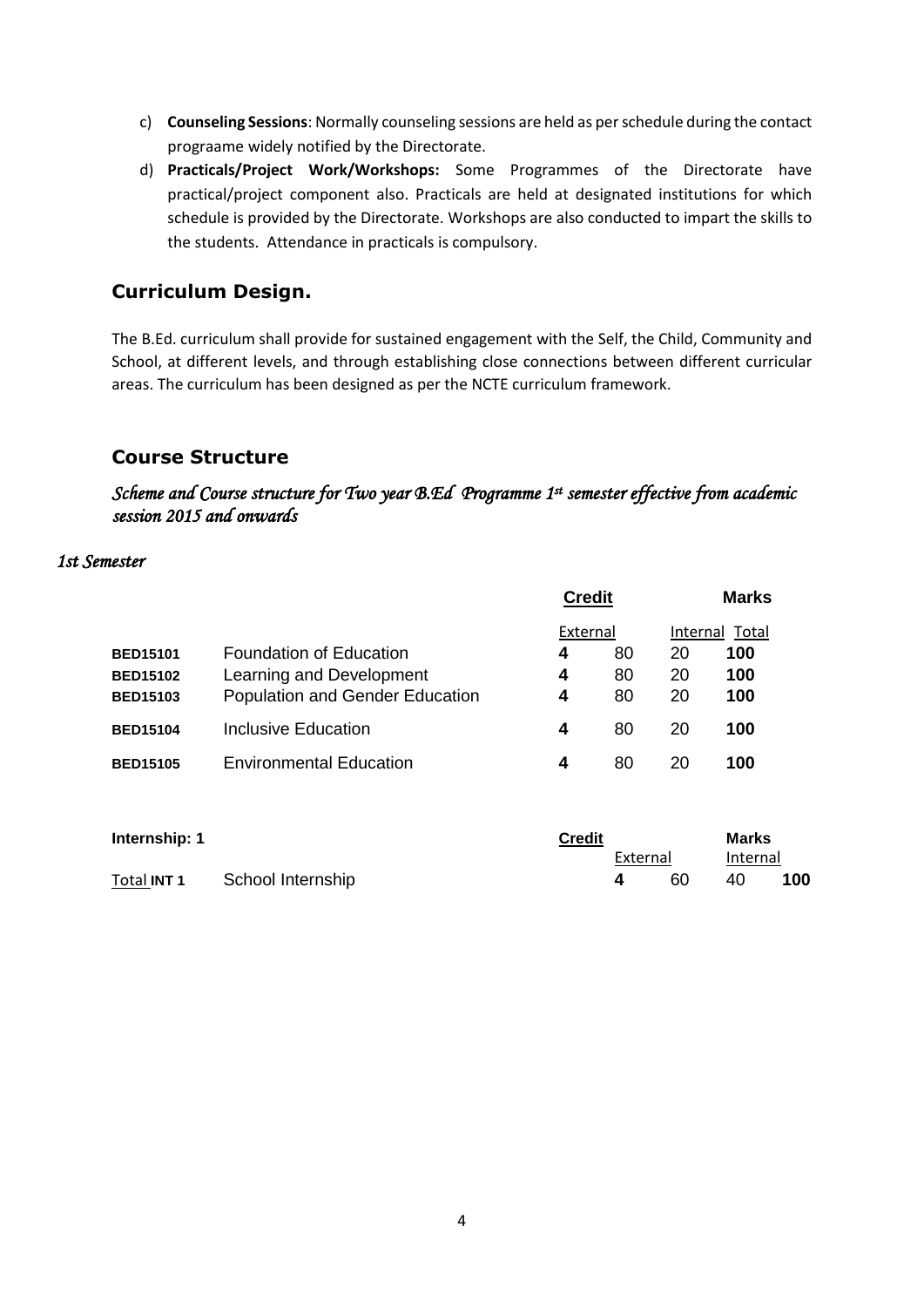# **2nd semester**

#### *Scheme and Course structure for Two year B.Ed Programme 2nd semester effective from academic session 2015 and onwards*

|                 |                                            | <b>Credit</b> |    | <b>Marks</b><br><b>Internal Total</b> |     |  |
|-----------------|--------------------------------------------|---------------|----|---------------------------------------|-----|--|
|                 |                                            | External      |    |                                       |     |  |
| <b>BED15201</b> | Development of Education in India          | 4             | 80 | 20                                    | 100 |  |
| <b>BED15202</b> | Educational Guidance & Counselling         | 4             | 80 | 20                                    | 100 |  |
| <b>BED15203</b> | Educational Technology & ICT               | 4             | 80 | 20                                    | 100 |  |
| <b>BED15204</b> | Teacher Education                          | 4             | 80 | 20                                    | 100 |  |
| <b>BED15205</b> | Teaching of:-                              | 4             | 80 | 20                                    | 100 |  |
|                 | English/Urdu/Hindi/Punjabi/Kashmiri/Arabic |               |    |                                       |     |  |
|                 |                                            |               |    |                                       |     |  |

|    | Internship: 2 School Internship cum Microteaching | <b>Credit</b> |    | Marks |                             |  |
|----|---------------------------------------------------|---------------|----|-------|-----------------------------|--|
| a) | School Internship                                 | External<br>4 | 60 | 40    | Internal Total INT 2<br>100 |  |
| b) | Microteaching - Major Skills                      | 4             | 60 | 40    | 100                         |  |
|    |                                                   |               |    |       | 200                         |  |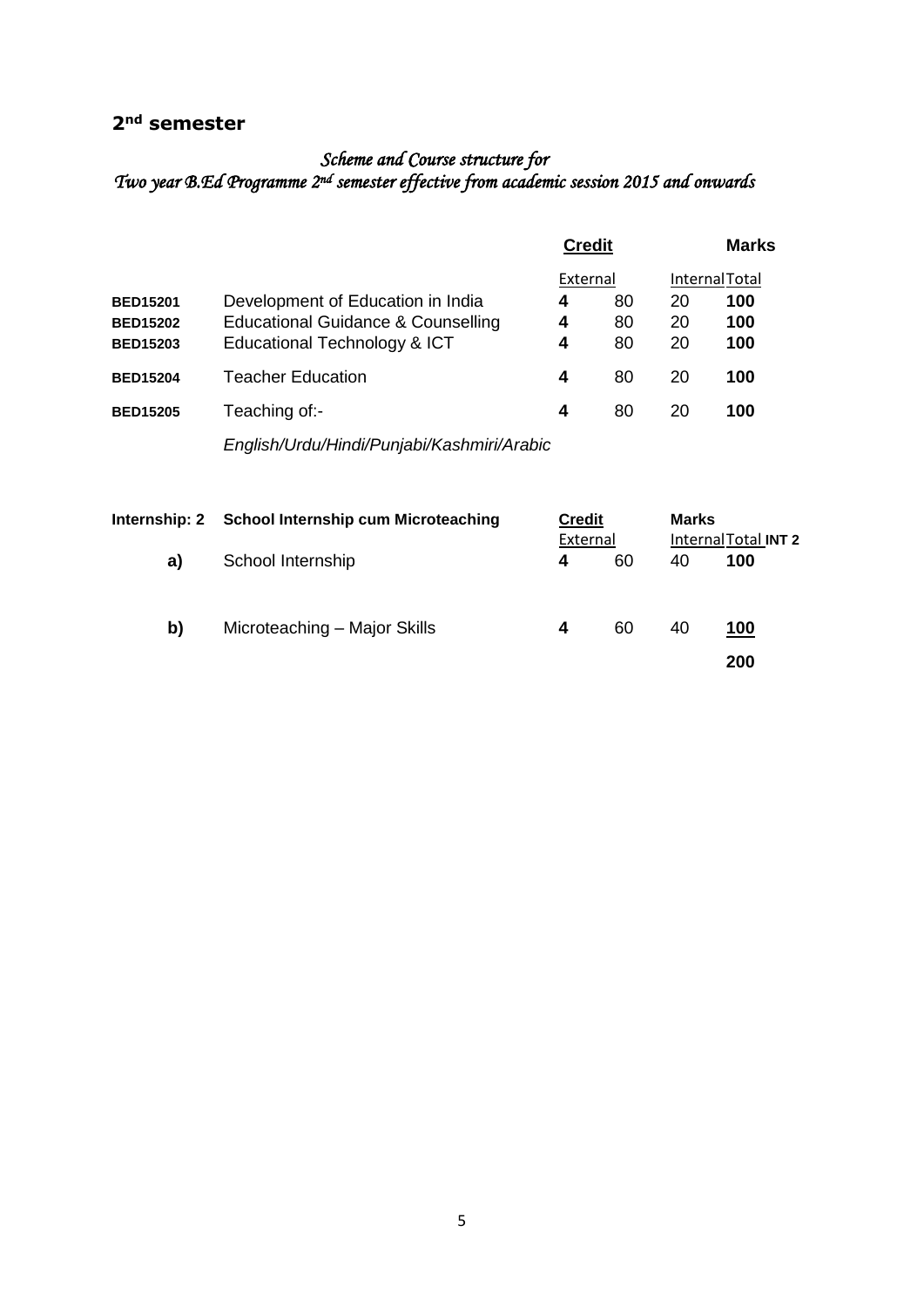#### **3rd Semester**

#### *Scheme and Course structure for Two year B.Ed Programme 3rd semester effective from academic session 2016 and onwards*

|                 |                                                                         | <b>Credit</b> |    | Marks<br><b>InternalTotal</b> |     |  |
|-----------------|-------------------------------------------------------------------------|---------------|----|-------------------------------|-----|--|
|                 |                                                                         | External      |    |                               |     |  |
| <b>BED15301</b> | <b>School Management</b>                                                | 4             | 80 | 20                            | 100 |  |
| <b>BED15302</b> | <b>Educational Measurement &amp; Evaluation</b>                         | 4             | 80 | 20                            | 100 |  |
| <b>BED15303</b> | Teaching of:-                                                           | 4             | 80 | 20                            | 100 |  |
|                 | Bio-Science/Physical Science/History & Civics/<br>Geography/Mathematics |               |    |                               |     |  |

#### **Internship: 3 School Internship cum Practice of Teaching**

|                    |    |                                   | <b>Credit</b> |          |    | <b>Marks</b> |  |
|--------------------|----|-----------------------------------|---------------|----------|----|--------------|--|
|                    |    |                                   |               | External |    | Internal     |  |
| Total <b>INT 3</b> | a) | School Internship                 | 2             | 30       | 20 | 50           |  |
| b)                 |    | Teaching Practice - 1 Paper (205) | 4             | 60       | 40 | 100          |  |
| C)                 |    | Teaching Practice - 2 Paper (303) | 4             | 60       | 40 | 100          |  |

#### **4 th Semester**

#### *Scheme and Course structure for*  Two year B.Ed Programme 4<sup>th</sup> semester effective from academic session 2016 and onwards

|                 |            |                 |                                                                                        | <b>Credit</b> |          | <b>Marks</b> |                      |          |
|-----------------|------------|-----------------|----------------------------------------------------------------------------------------|---------------|----------|--------------|----------------------|----------|
|                 | 100<br>100 | <b>BED15402</b> | Total BED15401 Language Competence & Communication Skills<br>Peace and Value Education |               | External | 4<br>4       | Internal<br>80<br>80 | 20<br>20 |
| <b>BED15403</b> |            |                 | Any one of the following:                                                              | 4             | 80       | 20           | 100                  |          |
|                 |            | J)              | <b>Essentials of Instructional Technology</b>                                          |               |          |              |                      |          |
|                 |            | K)              | Physical and Health Education                                                          |               |          |              |                      |          |
|                 |            | L)              | Creativity and Education                                                               |               |          |              |                      |          |
|                 |            | M)              | <b>Curriculum Development</b>                                                          |               |          |              |                      |          |
|                 |            |                 |                                                                                        |               |          |              |                      |          |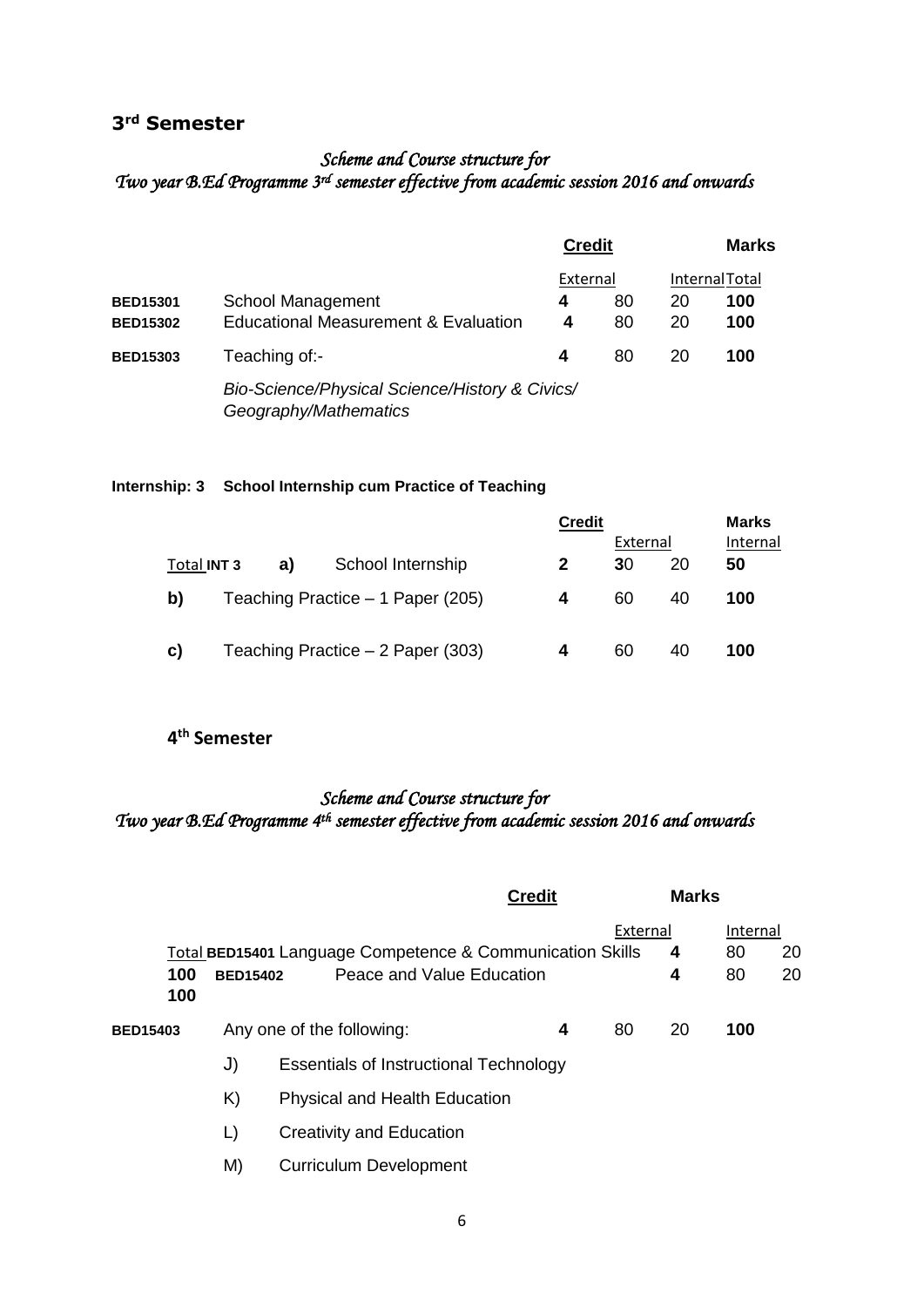- N) Home Science and Education
- O) Comparative Education
- P) Linguistics & Education
- Q) Elementary Computer Education
- R) Distance Education
- S) Project Work

#### **Internship: 4 School Internship cum Practice of Teaching**

|                   |  |    |                                   | <b>Credit</b> | External |    | <b>Marks</b><br>Internal |    |  |
|-------------------|--|----|-----------------------------------|---------------|----------|----|--------------------------|----|--|
| Total INT 4<br>50 |  | a) | School Internship                 |               |          | 2  | 30                       | 20 |  |
| b)                |  |    | Teaching Practice - 1 Paper (205) | 4             | 60       | 40 | 100                      |    |  |
| C)                |  |    | Teaching Practice – 2 Paper (303) | 4             | 60       | 40 | 100                      |    |  |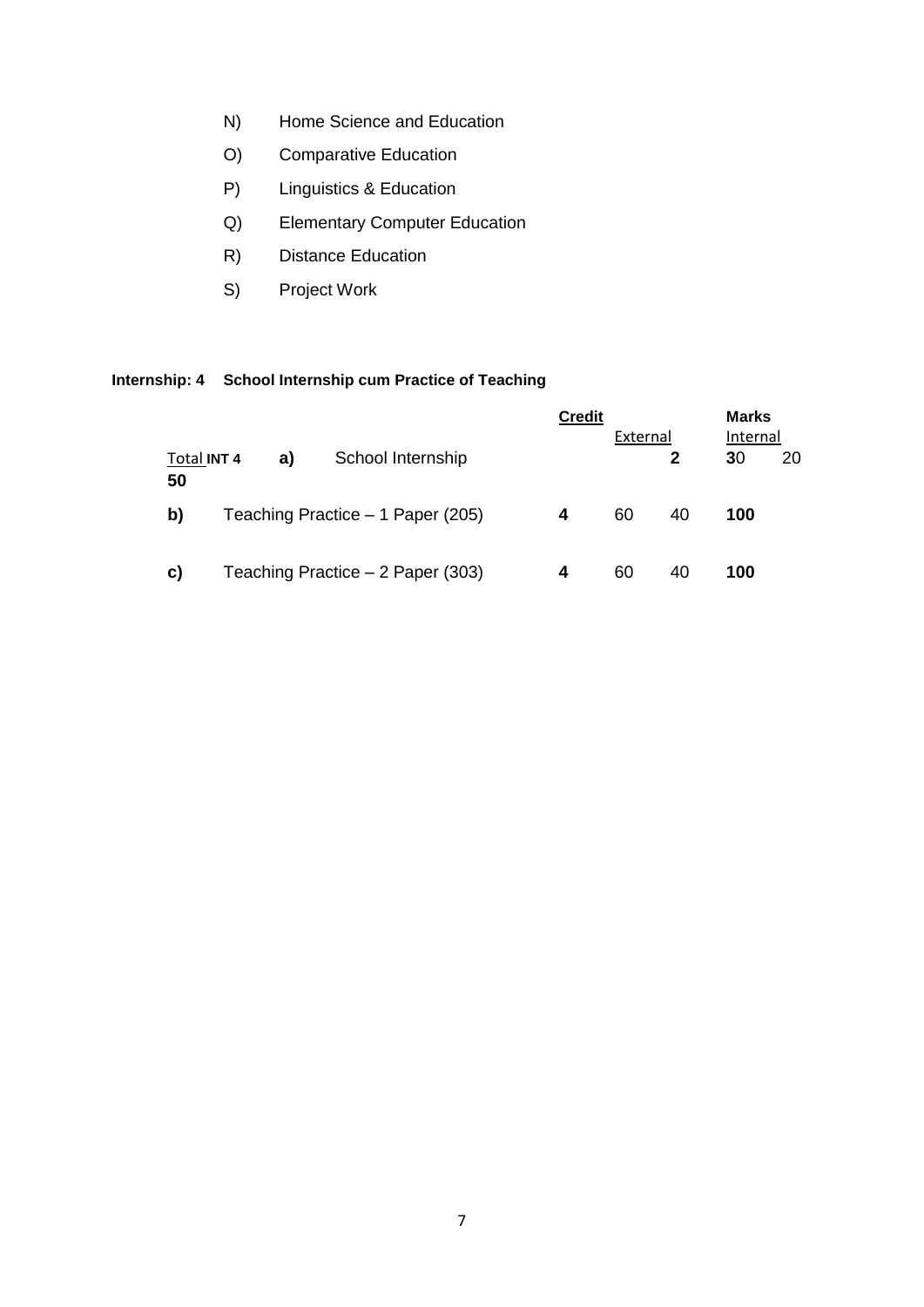## **Detailed Syllabi.**

## **Syllabi enclosed herewith**

### **Duration of the Programme.**

The duration of the course will be 2 academic years comprising of 4 semesters.

## **Faculty and Support staff requirement.**

The B.ED prograame has 5 permanent faculty member including one professor and more than ten Dealing Assistants as supporting staff including one Assistant Registrar, and Deputy Registrar.

### **Instructional Delivery Mechanism.**

The instructional delivery mechanism is described as under:

### **Personal Contact Programmes**

The personal contact programme in every course shall extend over a period of 20 working days in each semester and is usually conducted at the beginning of the session . The students are expected to come prepared in the class in order to discuss their problems meaningfully. 60% attendance in the personal contact programme is mandatory.

### **Optional Contact Programmes**

On demand of a sufficient number of students, the Directorate may organize optional contact programmes.

### **Extension Lectures**

The Directorate organizes) extension lectures to be delivered by eminent scholars of national repute from time to time. Students are informed in advance about such extension lectures.

### **Individual Counselling and Guidance**

The students can visit the Directorate and seek individual guidance and counselling from the concerned coordinators. Besides, students can seek guidance from the counsellors engaged by the Directorate for this purpose at study centres.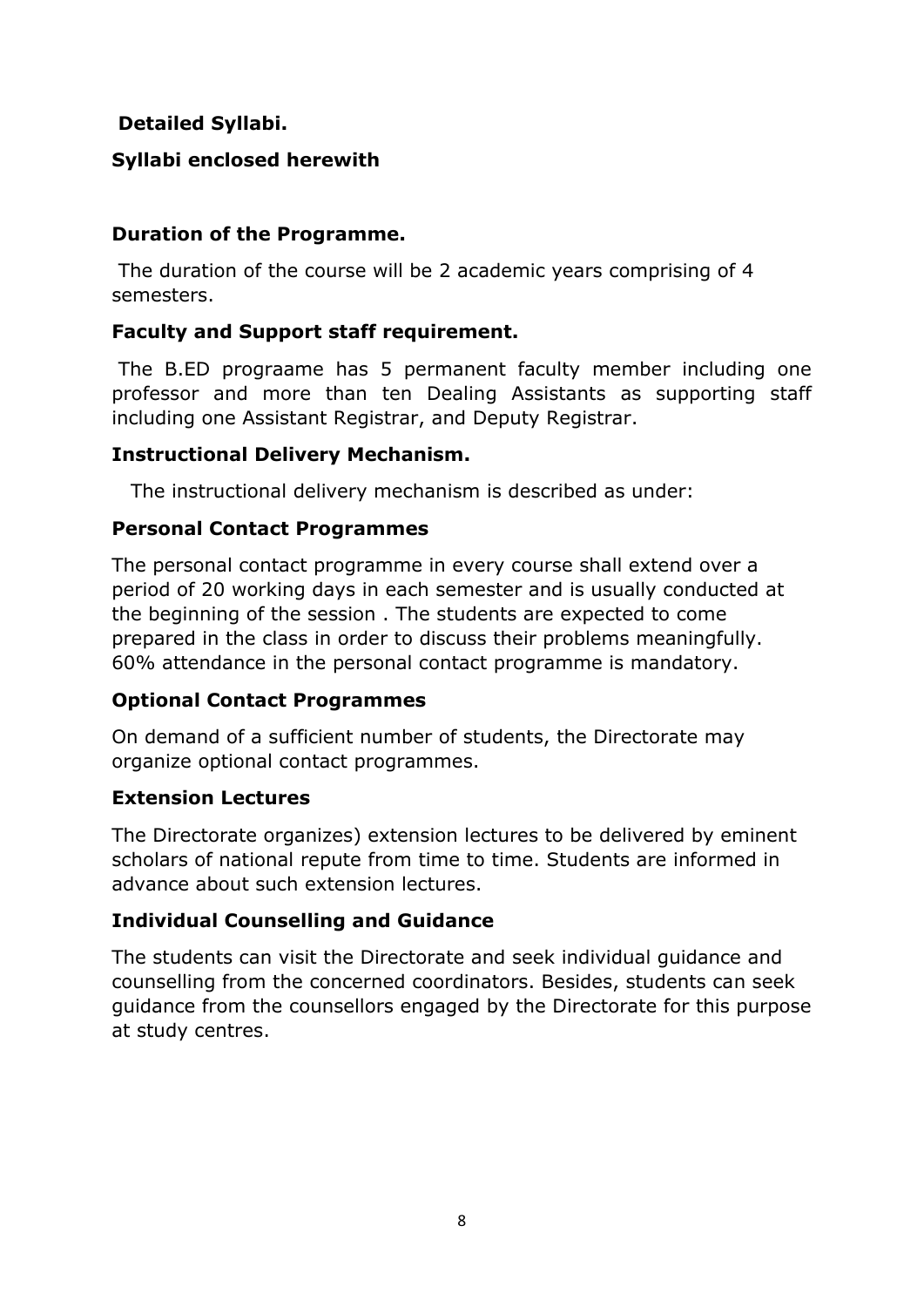## **Media.**

## **Self-Learning Printed Material**

The students shall be provided printed study material prepared by qualified and experienced teachers and other relevant reading material and reference books.

### **Radio and T.V. Programmes**

Directorate has designed curriculum based radio counselling programme to facilitate the students enrolled with the Directorate for various programmes. The programme namely "Mission" is broadcast on every Saturday at 1.0 PM on Radio Kashmir.

### **E Study Material & E Tutorials.**

Directorate also provides e- learning material and e-tutorials to its enrolled students.

## **Student Support Services.**

## **Library:**

The Directorate has a well-equipped library having up-to-date reference material, books and journals of the courses offered by the Directorate. The Library endeavours to support the teaching faculty, resource personnel and students enrolled with the Directorate.

# **Information Communication Technology (ICT)**

The Directorate has been fully computerized with latest Information and Communication Technology (ICT) tools. The computer lab is catering the needs of thousands of students. It is Interactive Boards, LCD projectors etc. The students visit the

Lab, access websites, create their email accounts, and search the World Wide Web for exploring new frontiers of knowledge. They are assisted by the experts and professional assistants available in computer lab.

## **Audio- Visual Lab**

The Directorate is developing its own audio-visual lab with various types of electronic and IT equipments to supplement the print materials. The Distance learners grasp concepts given in print mode clearly with the help of this facility. Efforts are on, to equip the lab with latest audio- visual facilities, for concretizing the knowledge of students. The directorate has procured a rich collection of multimedia CD,s on various subjects which supplement the self-learning print material.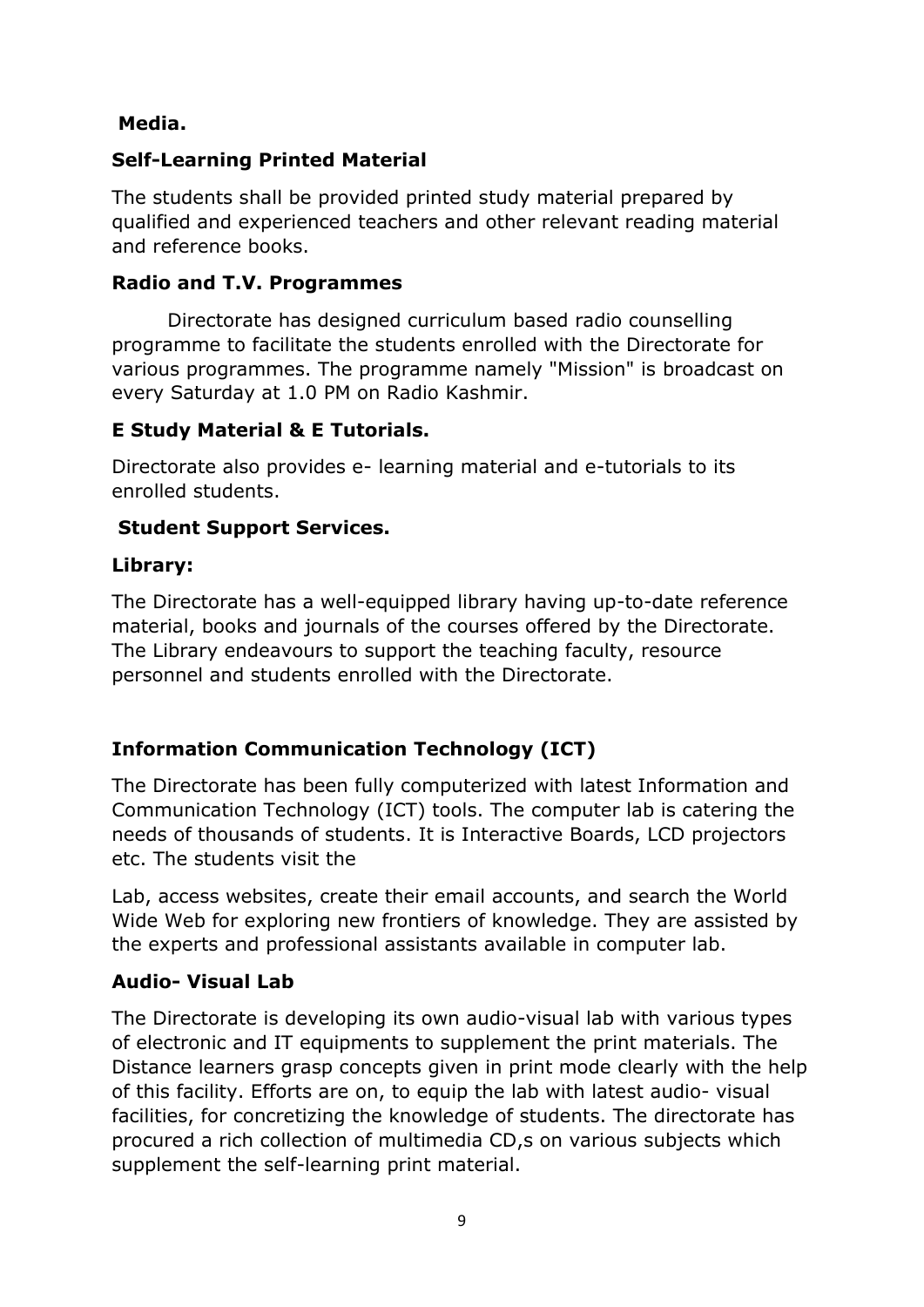## **Procedure for Admissions, Curriculum Transactions & Evaluation.**

#### **Procedure for Admissions**

1. The admission for the different programmes offered by the Directorate of Distance Education is done by the Directorate of Admissions and Competitive Examinations, University of Kashmir in consultation with the Directorate of Distance Education.

2. Application forms are invited from the aspirants through online form floated on the Directorate's as well as on the HEI's website.

3. Aspirants have liberty to pay the application fee either through online banking or using automatically generated pay-in-slip at any branch of the JK bank and they are not required to submit the hard copies of the form or fee to the institute.

4. Once the deadline for submitting the application form is over, the online submitted application forms are scrutinized and list of all the candidates who has applied is floated on the website for the information to the candidates to check their details before the selection list is prepared. Grievances filled by the candidates are redressed in this phase of admission process.

5. List of selected candidates framed as per the reservation rules of the University of Kashmir is put online for the information of the students.

**6.** The selected students are required to download the admission form, pay the requisite fee either through online or using automatically generated pay-in-slip at any branch of the J&K bank and submit the hard copy of the admission form along with the fee receipts and other related documents to the office of Directorate of Distance Education where they are provided the Identity Card and unique 11-digit Enrollment No encrypting the details of his/her year of admission, programme code and the roll no

Curriculum Transactions are carried as per the methodology of distance education system. Evaluation of the learners of this programme is a carried at various levels as described as under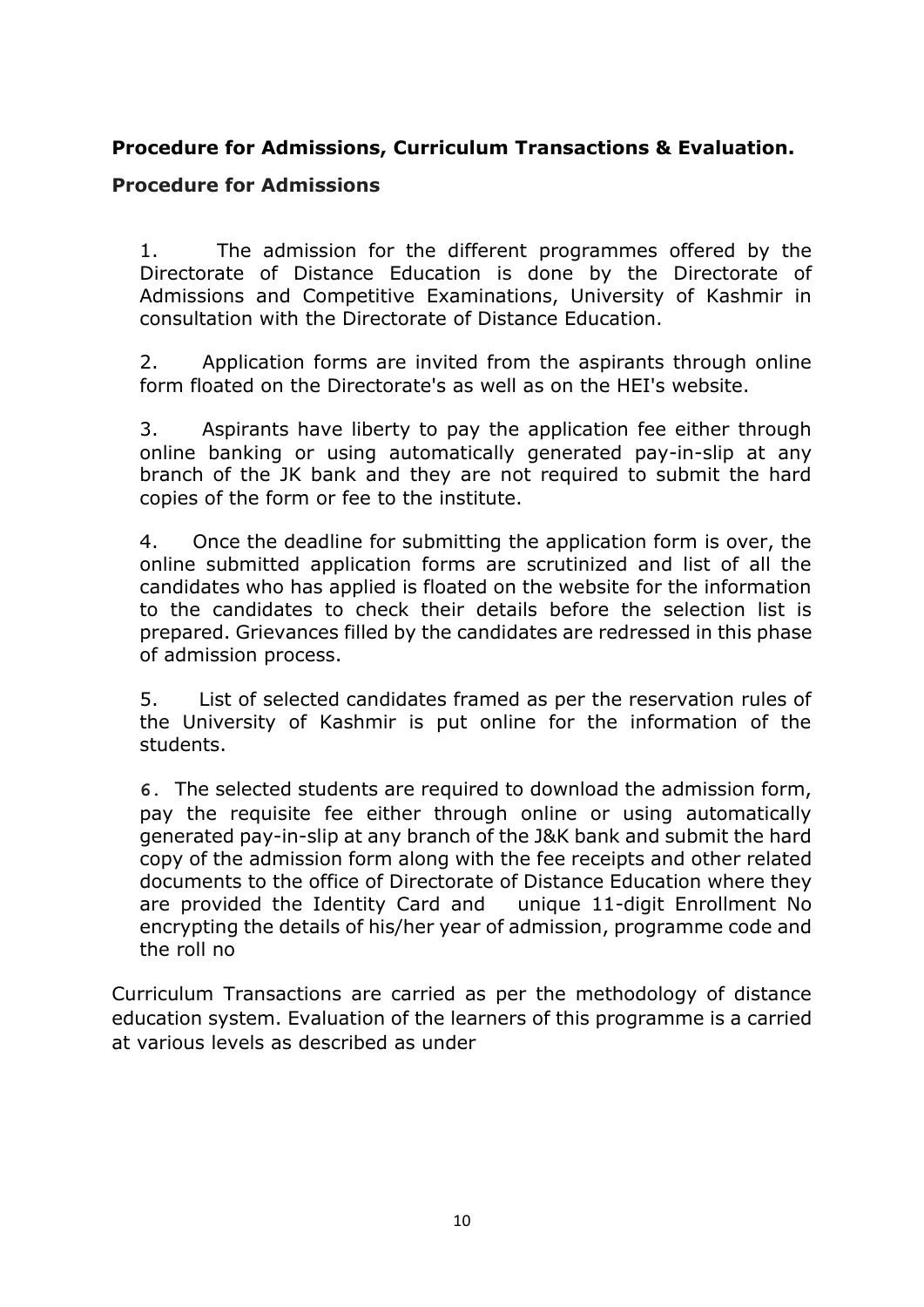## **Internal Assessments**

Under continuous and comprehensive evaluation scheme, a formative evaluative exercise is being

conducted by the Directorate; in which students are required to appear in the Internal Assessment tests in n, each course during the contact programme and due weightage is also given to attendance of the student in contact classes. Candidates failing to clear the internal assessment tests are not eligible to appear in the final examination.

## **Assignments**

Assignments are an integral and compulsory component of the instructional system. There are tutor-marked assignments for each theory course. These assignments are to be submitted in the office of the 401 Directorate in accordance with the submission schedule.

## **Continuous Evaluation Scheme.**

The performance of students is evaluated on the basis of various parameters like sessional [internal Assessment and participation in faceto-face contact-cum-counselling programs.

### **Final Examination.**

Towards the end of each semester or academic session students are required to appear in final examination which is being conducted by Controller of Examinations, University of Kashmir.

### **Mode of Payment**

All fee and other charges should be remitted only through Online submission of fee from any FINACLE branch of J&K Bank drawn in favour of Registrar, University of Kashmir, Srinagar payable at University Campus Hazratbal Srinagar.

### **d) Requirement of the laboratory support and library resources**

The students have access to the well-equipped Departmental Library as well as to the Central Library of the University. Sporadically, the students can also access the libraries established at various study centres.

## **e) Cost estimate of the Programme and the provisions.**

 The programme has a sanctioned budget **of Rs 00000000** and also expenditure on account of various activities of the programme is borne out of local funds generated by the Directorate.